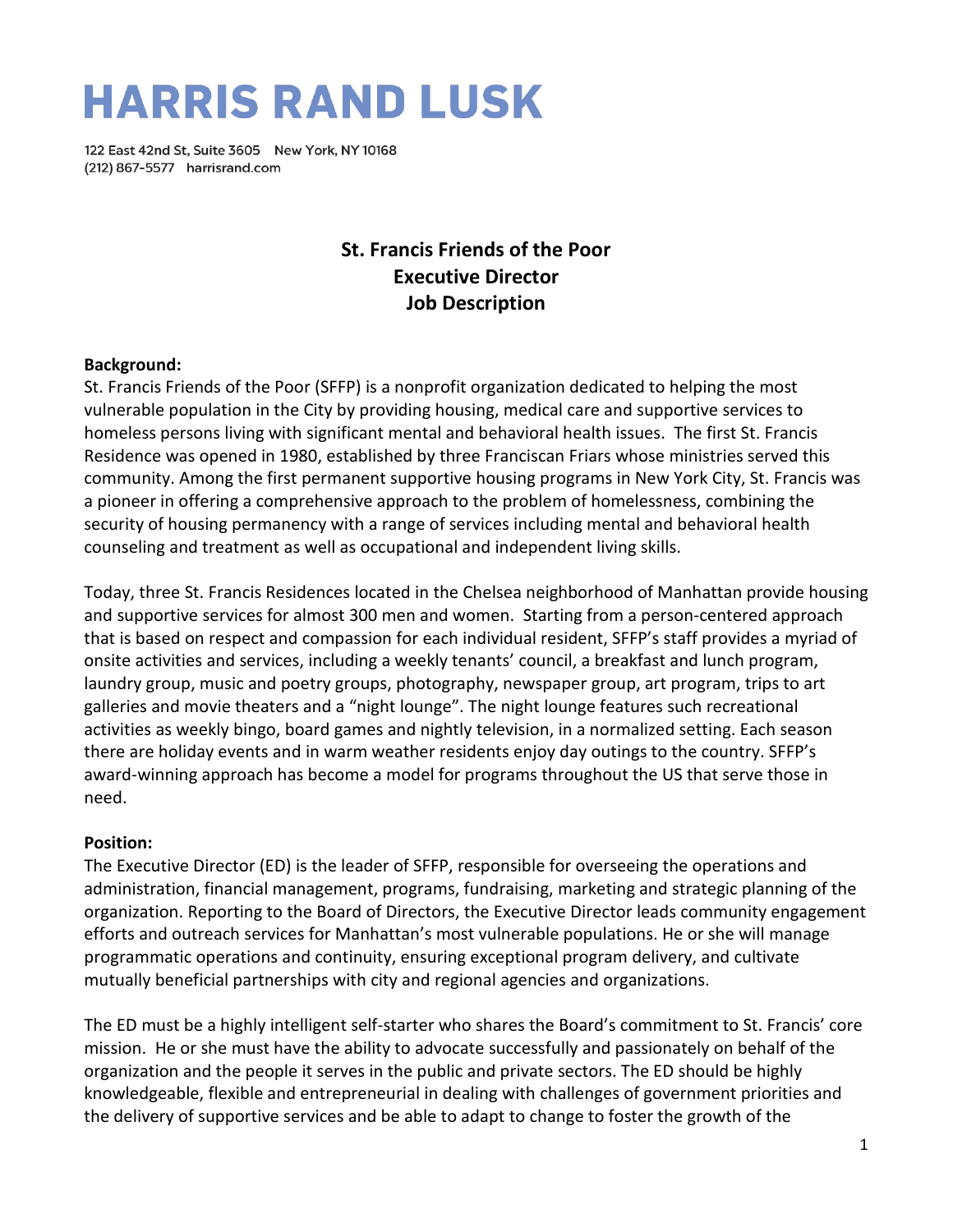organization. The ED will have relevant professional experience maintaining regulatory and contractual compliance with multiple government funders. The ED should also have experience with and knowledge of the unique issues that affect individuals with mental and behavioral health issues facing the challenges of homelessness.

Excellent interpersonal, communication and negotiation skills are critical. The Executive Director must be comfortable and tactful in communicating with the individuals who receive services from St. Francis, as well as corporate executives, local business leaders, elected officials, public agency administrators, and the community. He or she must be able to work closely with the Board and staff in a transparent, honest fashion that promotes inclusiveness, cooperation and teamwork. In addition, he or she will be bright, diplomatic, analytical, creative, of the highest integrity, and possess sound judgment as well as a sense of humor, humility, and compassion.

Following a reasonable period of orientation to the organization, the Board will expect the ED to work with Board members to develop a strategic plan that will carry the organization forward over the next five years. The plan will take into consideration the maintenance of excellence of the existing programs but will also explore the options for expanding the organization to serve a larger number of people.

### *Specific Responsibilities*

#### Board Governance, Mission and Strategy

- Proactively cultivates a strong and transparent working relationship with the SFFP Board of Directors based on trust and confidence; forge relationships with the Board that will bring forth their best ideas and efforts in support of SFFP's activities; help attract and recruit new Board members.
- Ensures that the Board of Directors is kept fully informed on SFFP's finances and services, as well as on all key factors influencing the organization through strategy, operations and external engagements.
- Collaborates with the Board to develop and monitor work on the long and short-term Strategic Plan consistent with the mission and philosophy of SFFP.
- Enhances SFFP's image by raising awareness in the community with active and visible programs, and by working closely with other professional, civic and private organizations and institutions.
- Ensures that SFFP, all its staff and everyone who works with the organization address residents with dignity and respect in keeping with the ethical principles upon which the organization was founded.

#### Financial Management and Resource Development

- Provides leadership to ensure that the organization has sufficient resources to carry out its work.
- Manages the programs of SFFP to accomplish the contractual goals and objectives established by the organization's funding sources.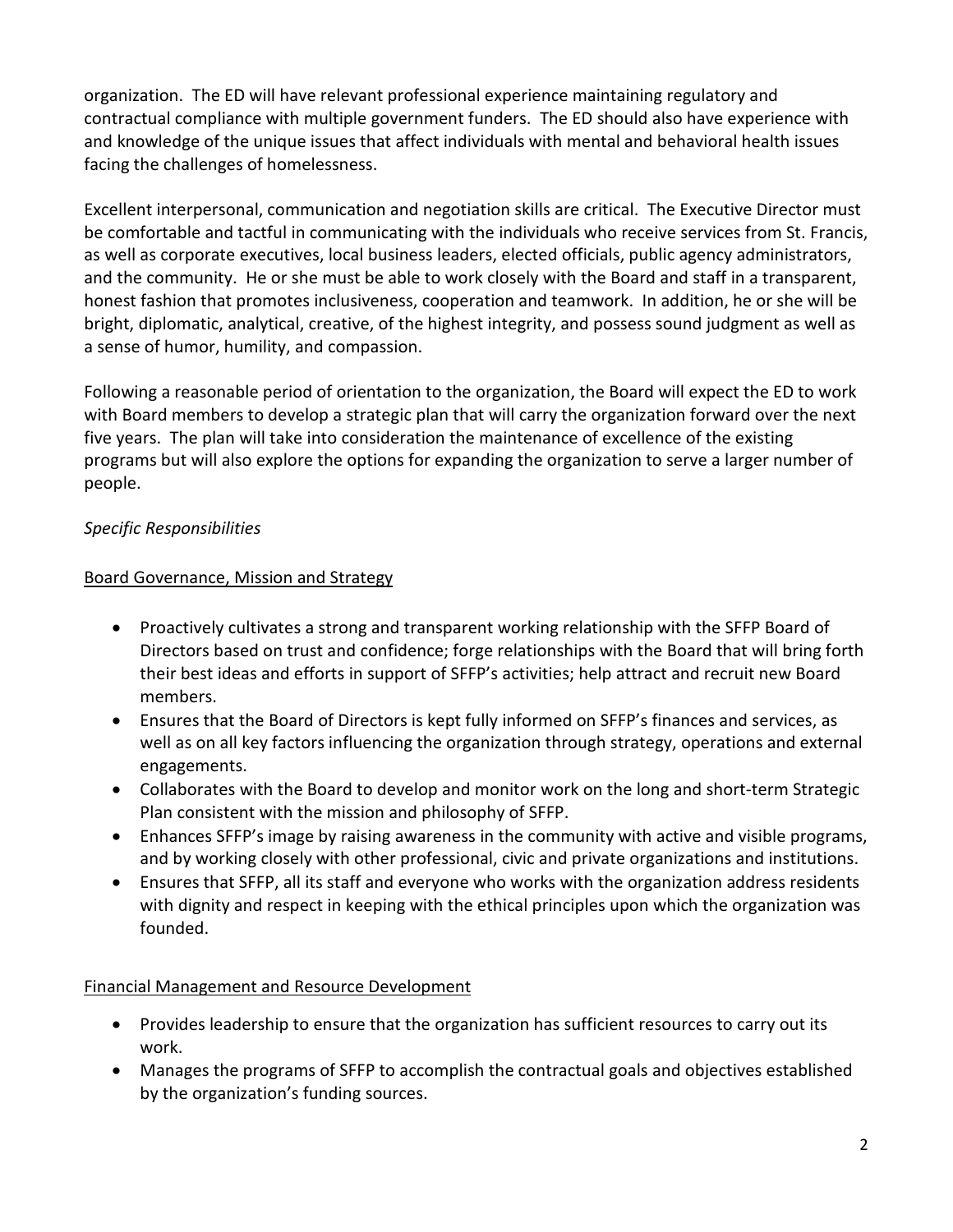- Partners with the executive staff to mitigate risks, facilitate compliance with all local, state, and federal regulations and ensure adherence to best practices for management of programs, personnel and financial reporting.
- Submits an annual budget to the Board of Directors for review and approval, successfully manages the operation to the agreed upon annual budget and provides the Board with monthly variance reports detailing actual expenditures vs. the budget.
- Works closely with external accountants to ensure that appropriate internal controls are maintained.
- Partners with the Board of Directors to identify innovative new opportunities to increase fundraising and develop and maintain relationships with major and potential new donors; develop creative strategies for identifying and engaging diverse constituencies critical to SFFP's fundraising goals.

### Program and Operations

- Focuses the staff and Board on growth and commitment to delivering and sustaining the highest quality of service for the organization's existing individuals and programs.
- Ensures that the residents of SFFP are offered mental health/behavioral health services that are evidence-based, integrated into the day-to-day programming, and respectful of the wishes and goals of the residents. The ED will accomplish these objectives either by bringing the appropriate professional background to the position or by ensuring that staff with this professional background fulfill this role.
- Ensures that all SFFP physical facilities are consistently maintained at a high level of safety and cleanliness. Conducts periodic capital needs assessments to identify investments that may be needed to maintain compliance with NYC building code and contractual and regulatory requirements.
- Provides a management structure that is flexible and responsive to changing conditions; promotes a culture of transparency and openness that fosters opportunities for career growth.
- Drives accountability to established quality standards as measured by internal and external evaluations.
- Manages the team responsible for the day-to-day operational management of SFFP.
- Responsible for human resources administration, including hiring and retaining competent, qualified staff.

## *Qualifications*

- A master's degree in a related discipline.
- Experience should include at least ten (10) years of increasingly responsible executive management experience in an organization of similar size and complexity.
- Transparent leadership with the highest degree of integrity.
- Solid, hands-on financial management skills, including budget preparation, analysis and reporting.
- Strong organization management abilities including planning, delegating, program development and facilitation.
- Ability to convey a vision of SFFP's strategic future to staff, Board, volunteers and donors.